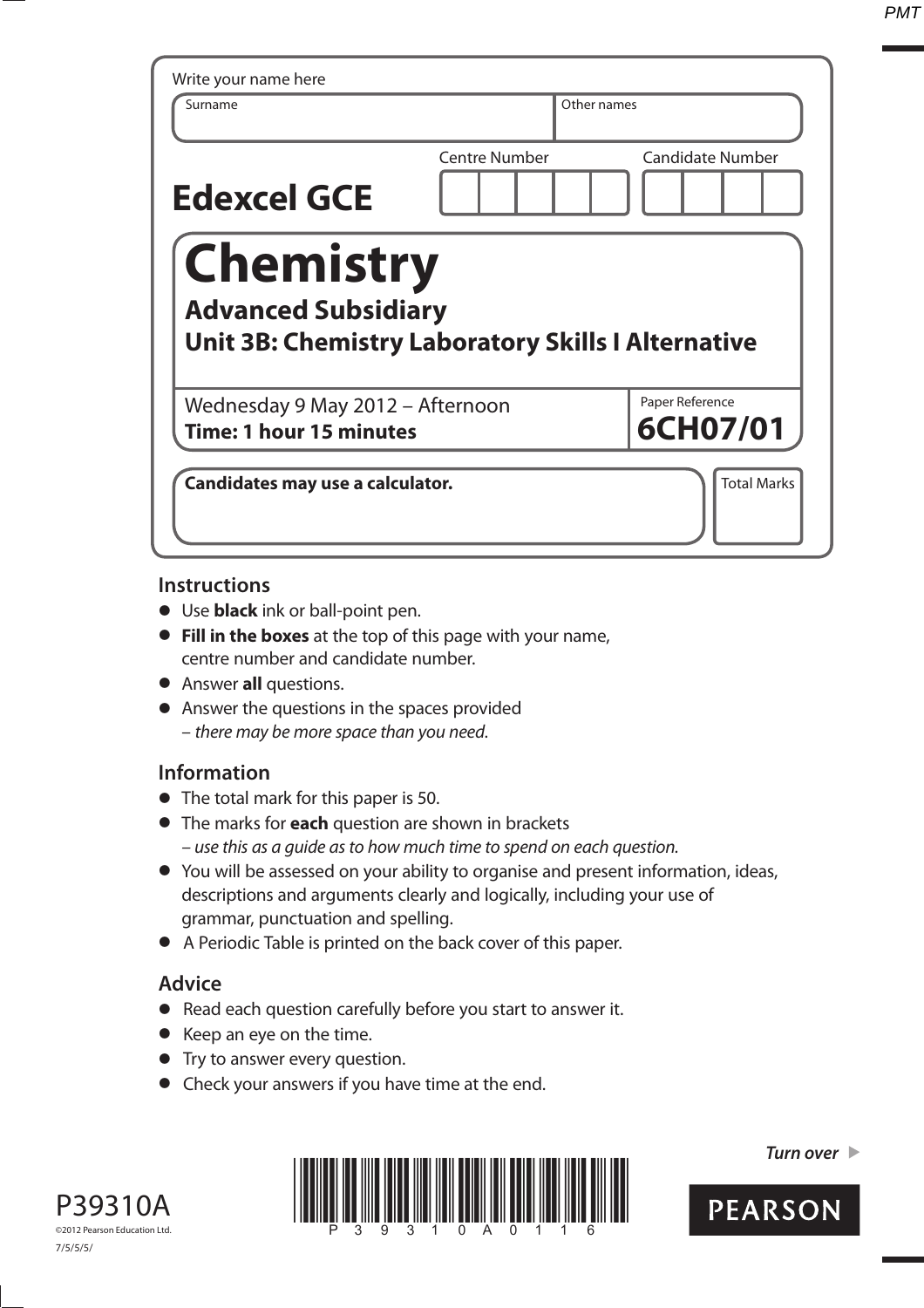# **Answer ALL the questions. Write your answers in the spaces provided.**

- **1** A student is given aqueous solutions of:
	- $\bullet$ sodium chloride, NaCl(aq)
	- $\bullet$ potassium iodide, KI(aq)
	- $\bullet$ dilute hydrochloric acid, HCl(aq)
	- $\bullet$ dilute nitric acid,  $HNO<sub>3</sub>(aq)$

The solutions are labelled **A**, **B**, **C** and **D**, but not necessarily in the order listed above.

The student carried out two tests on each solution.

### **Test 1**

- 1. The student put a 1 cm depth of each of the solutions **A**, **B**, **C** and **D** into separate test tubes.
- 2. The student added one spatula measure of solid sodium carbonate,  $Na<sub>2</sub>CO<sub>3</sub>$ , to each test tube.
- 3. The student's observations were recorded as shown in Table 1 below, in the column labelled Test 1.

#### **Test 2**

- 1. The student put a 1 cm depth of each of the solutions **A**, **B**, **C** and **D** into separate test tubes.
- 2. The student added an equal volume of aqueous silver nitrate solution,  $AgNO_3$ , to each test tube.
- 3. The student's observations were recorded as shown in Table 1 below, in the column labelled Test 2.

#### **Table 1**

|                 |               | <b>Observations</b> |
|-----------------|---------------|---------------------|
| <b>Solution</b> | Test 1        | Test 2              |
| A               | Effervescence | No reaction         |
| в               | No reaction   | Yellow precipitate  |
| $\mathbb{C}$    | No reaction   | White precipitate   |
| D               | Effervescence | White precipitate   |

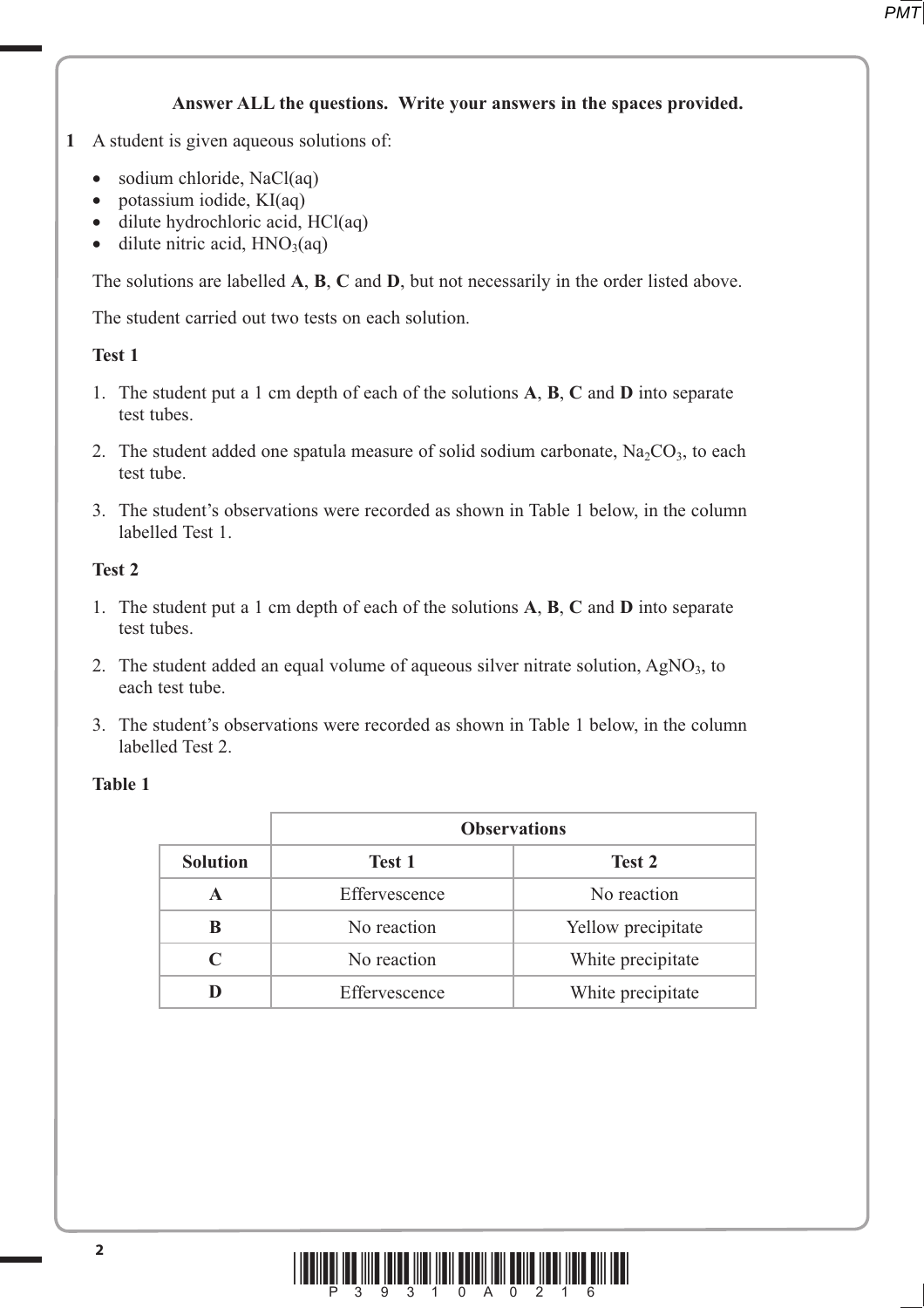| <b>Table 2</b> |                                                                                                                                       |        |     |
|----------------|---------------------------------------------------------------------------------------------------------------------------------------|--------|-----|
|                | Name of solution                                                                                                                      | Letter |     |
|                | Sodium chloride solution                                                                                                              |        |     |
|                | Potassium iodide solution                                                                                                             |        |     |
|                | Dilute hydrochloric acid                                                                                                              |        |     |
|                | Dilute nitric acid                                                                                                                    |        |     |
|                | (b) Explain how the observations allowed the student to distinguish between dilute<br>hydrochloric acid and sodium chloride solution. |        | (1) |
|                |                                                                                                                                       |        |     |
| Test 2.        | (c) Give the ionic equation, including state symbols, for the reaction of solution <b>B</b> in                                        |        | (2) |
|                | (d) What would you expect to see when dilute ammonia solution is added to the white<br>precipitate formed by solution C in Test 2?    |        | (1) |

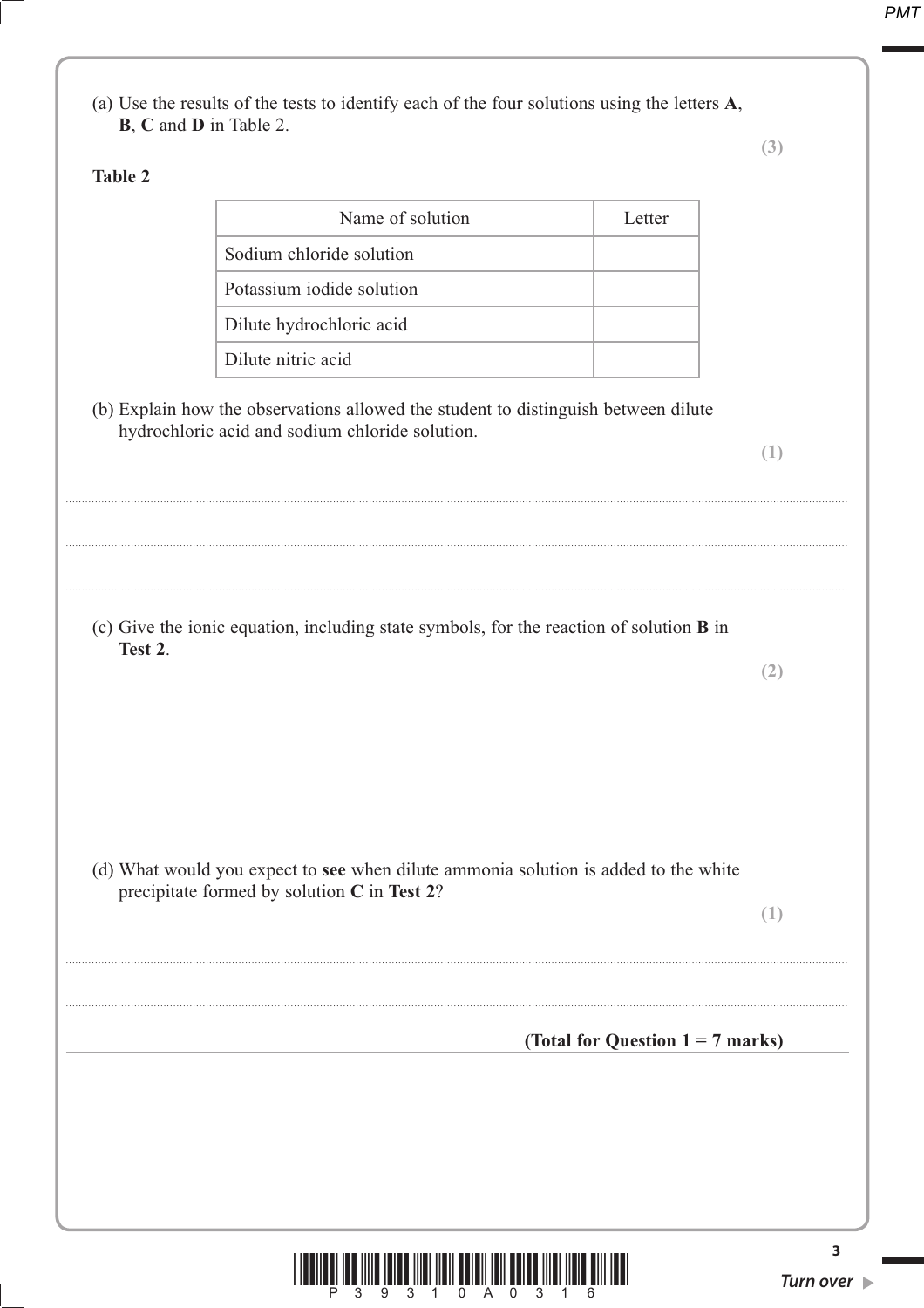- **2** A series of tests was carried out on a white powder, **E**, which is known to be a Group 2 nitrate.
	- (a) Complete the inference column for each test in the table below by giving a name or formula.

**(4)**

| Test                                                                                           | Observation                                                 | Inference                                                           |
|------------------------------------------------------------------------------------------------|-------------------------------------------------------------|---------------------------------------------------------------------|
| Carry out a flame test on $E$ .                                                                | Pale green flame                                            | The metal ion is                                                    |
| Add dilute sulfuric acid to an<br>aqueous solution of $E$ .                                    | White precipitate                                           | The precipitate is                                                  |
| Heat a sample of <b>E</b> very strongly.<br>Test any gases given off with a<br>glowing splint. | A brown gas is<br>evolved<br>The glowing splint<br>relights | The brown gas is<br>The gas which relights the<br>glowing splint is |

(b) The **formula** of **E** is ................................................................

**(1)**

 (c) Write an equation to show the reaction which occurs when a sample of **E** is heated very strongly. State symbols are **not** required.

**(2)**

**(Total for Question 2 = 7 marks)**

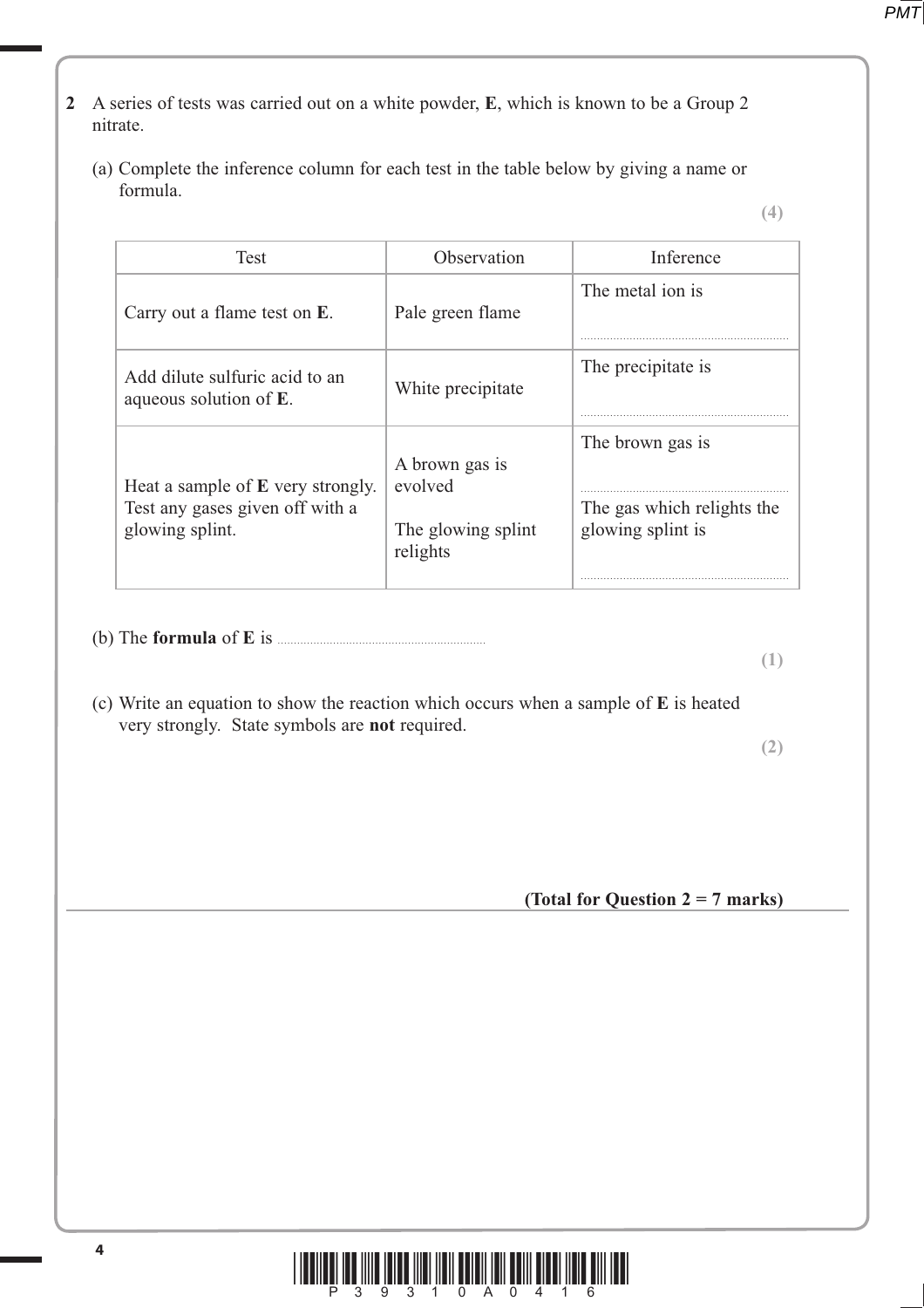| (a) Two colourless liquids, <b>X</b> and <b>Y</b> , both with the formula $C_4H_{10}O$ , are oxidized<br>3<br>on heating with acidified potassium dichromate(VI) solution to form different<br>carboxylic acids. |     |
|------------------------------------------------------------------------------------------------------------------------------------------------------------------------------------------------------------------|-----|
| Give the colour change you would expect to observe when each reaction takes<br>(i)<br>place.                                                                                                                     | (2) |
|                                                                                                                                                                                                                  |     |
| (ii) Give the two possible structural formulae for the compounds $X$ and $Y$ which<br>both have the formula $C_4H_{10}O$ .                                                                                       | (2) |
| First possible structural formula                                                                                                                                                                                |     |
|                                                                                                                                                                                                                  |     |
|                                                                                                                                                                                                                  |     |
| Second possible structural formula                                                                                                                                                                               |     |
|                                                                                                                                                                                                                  |     |
|                                                                                                                                                                                                                  |     |
|                                                                                                                                                                                                                  |     |
| (b) A colourless liquid, Z, also with the formula $C_4H_{10}O$ , resists oxidation on heating<br>with acidified potassium dichromate(VI) solution.                                                               |     |
| Give the structural formula for liquid Z.                                                                                                                                                                        | (1) |
|                                                                                                                                                                                                                  |     |
|                                                                                                                                                                                                                  |     |
|                                                                                                                                                                                                                  |     |
|                                                                                                                                                                                                                  |     |
|                                                                                                                                                                                                                  |     |



**5**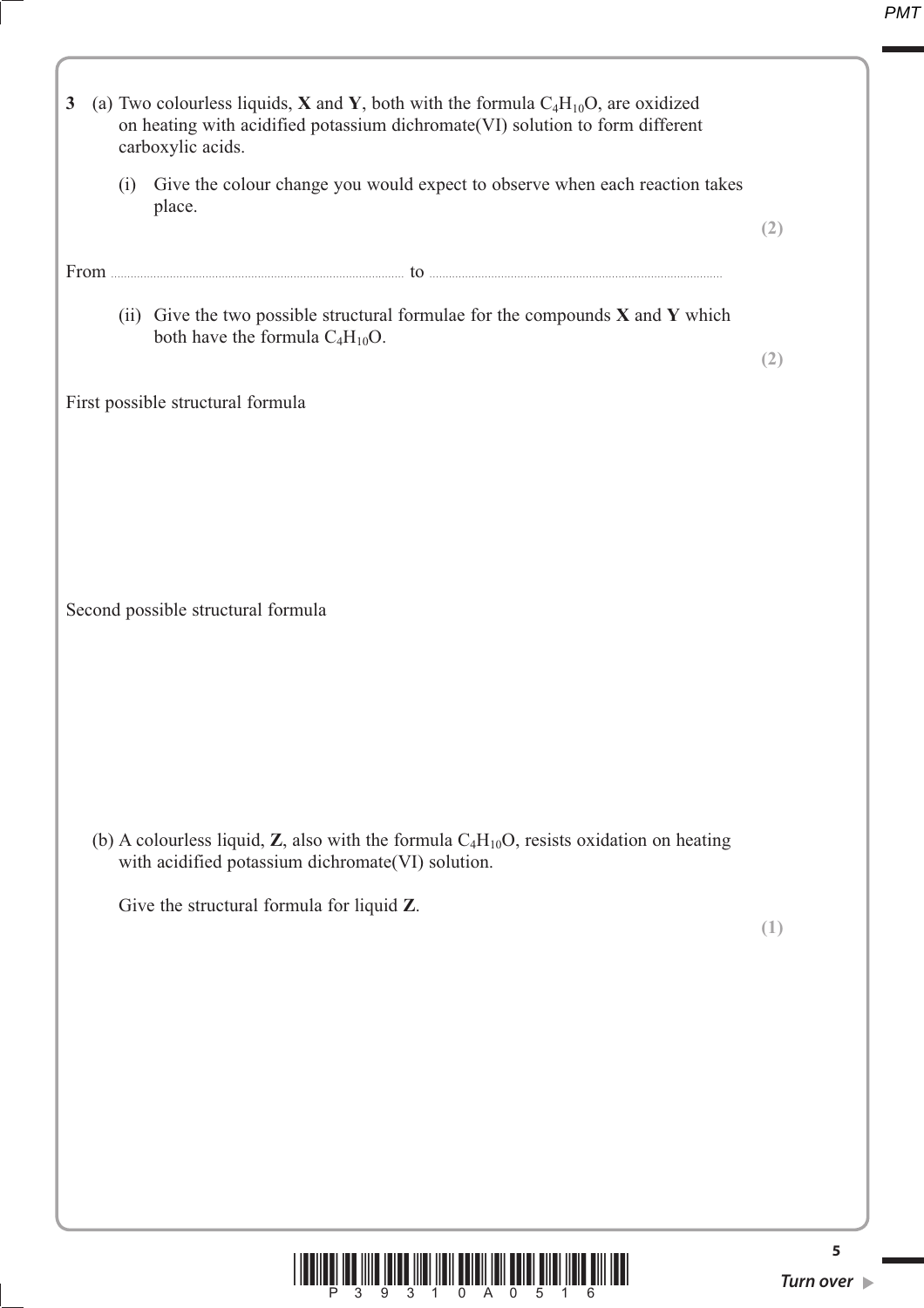| (i) | $\begin{tabular}{c c c} & H & H & H & H & H \\ &   &   &   &   &   \\ H {\rm{---}}C {\rm{---}}C {\rm{---}}C {\rm{---}}C {\rm{---}}C {\rm{---}}D {\rm{---}}H \\ &   &   &   &   \\ \hline \end{tabular}$<br>$H$ $H$ $H$<br>A few drops of bromine water were added to a sample of W in a test tube and<br>the mixture shaken. |     |
|-----|------------------------------------------------------------------------------------------------------------------------------------------------------------------------------------------------------------------------------------------------------------------------------------------------------------------------------|-----|
|     | Give the colour change you would expect to observe.                                                                                                                                                                                                                                                                          | (2) |
|     |                                                                                                                                                                                                                                                                                                                              |     |
|     | (ii) Give the displayed formula of the product formed in $(c)(i)$ .                                                                                                                                                                                                                                                          | (1) |
|     |                                                                                                                                                                                                                                                                                                                              |     |
|     |                                                                                                                                                                                                                                                                                                                              |     |
|     |                                                                                                                                                                                                                                                                                                                              |     |
|     |                                                                                                                                                                                                                                                                                                                              |     |
|     |                                                                                                                                                                                                                                                                                                                              |     |
|     | (iii) What would you expect to see when a small quantity of phosphorus(V) chloride                                                                                                                                                                                                                                           |     |
|     | was added to a sample of W in a test tube?                                                                                                                                                                                                                                                                                   | (1) |
|     |                                                                                                                                                                                                                                                                                                                              |     |
|     |                                                                                                                                                                                                                                                                                                                              |     |
|     |                                                                                                                                                                                                                                                                                                                              |     |
|     |                                                                                                                                                                                                                                                                                                                              |     |
|     |                                                                                                                                                                                                                                                                                                                              |     |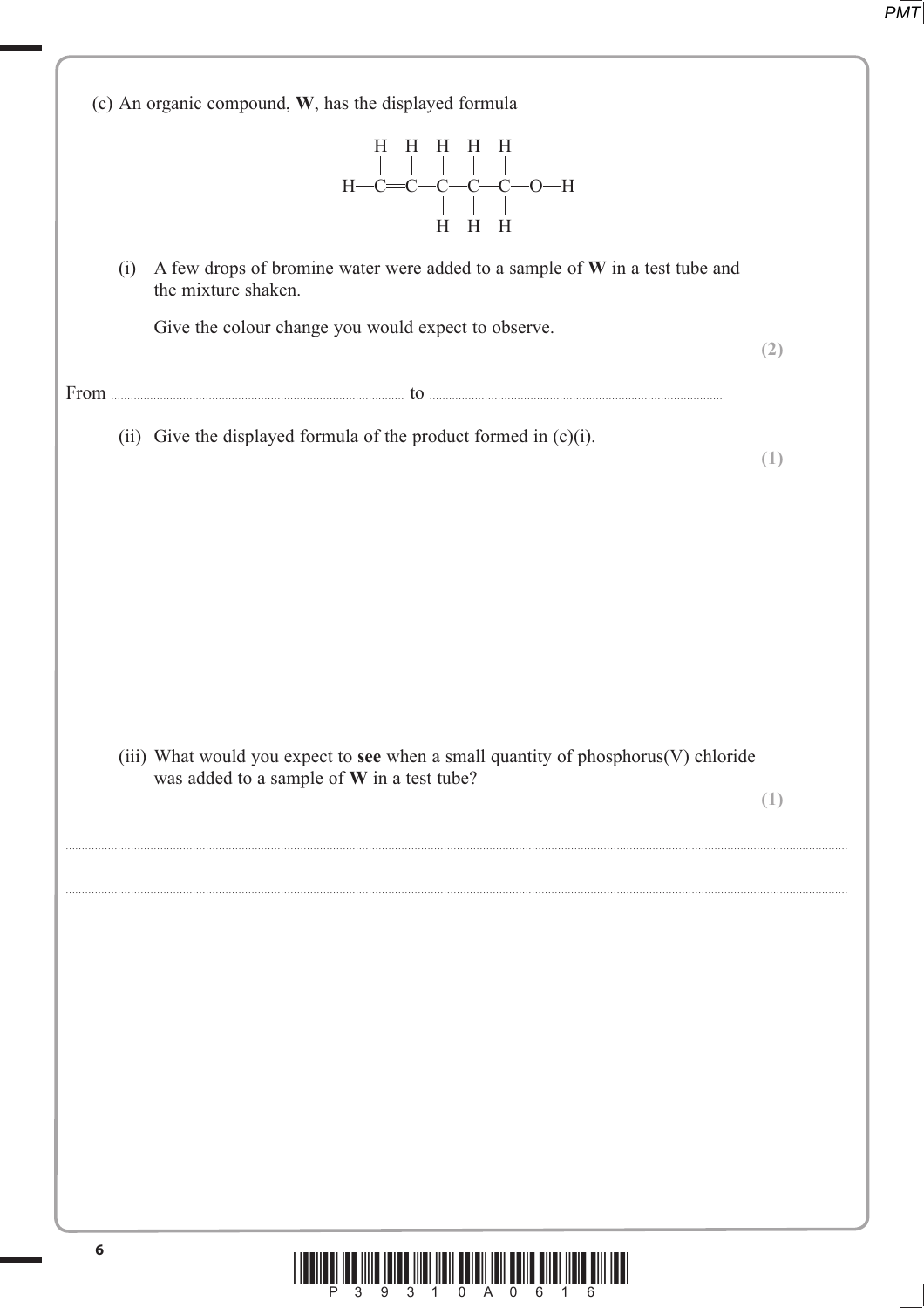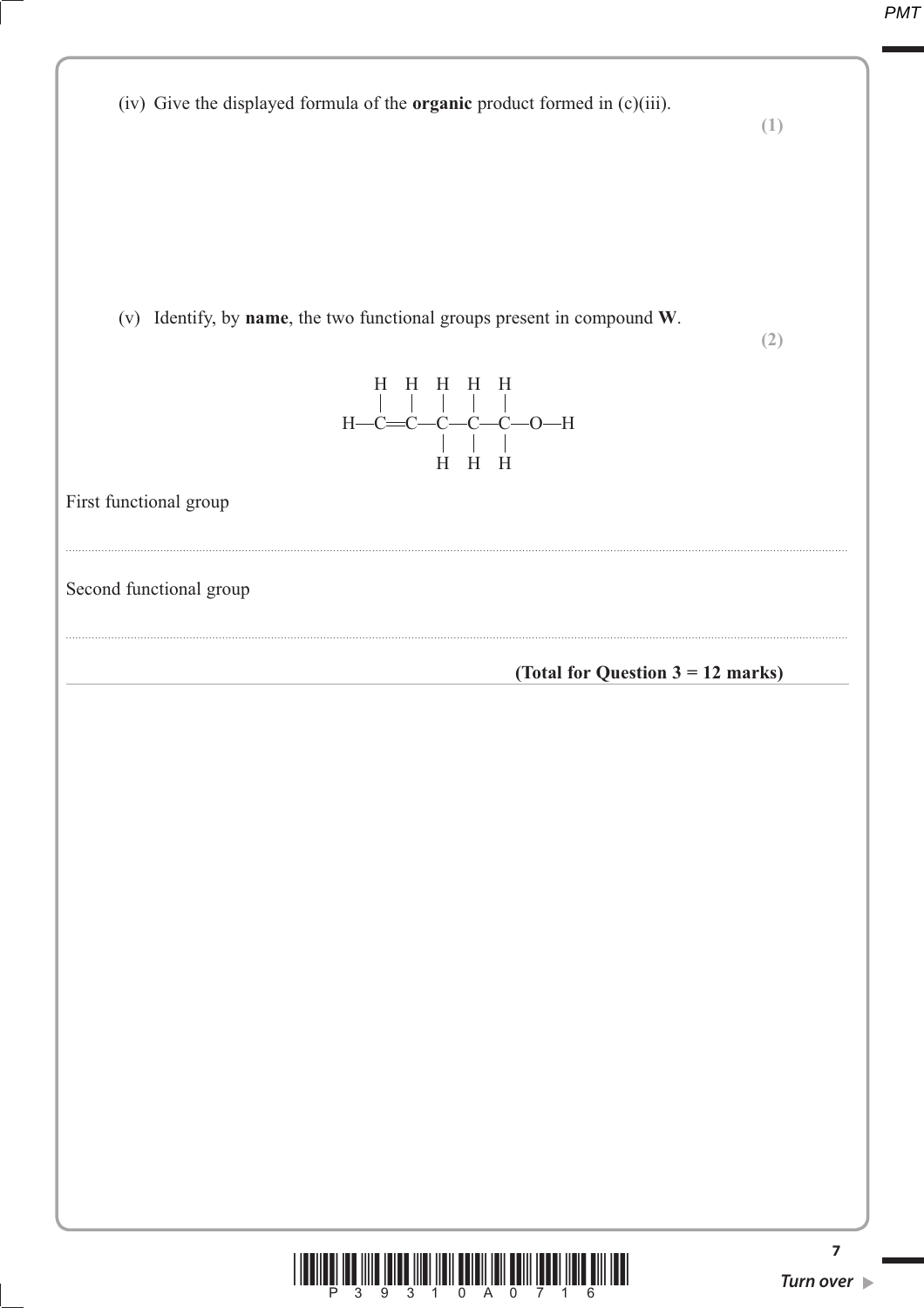**BLANK PAGE**

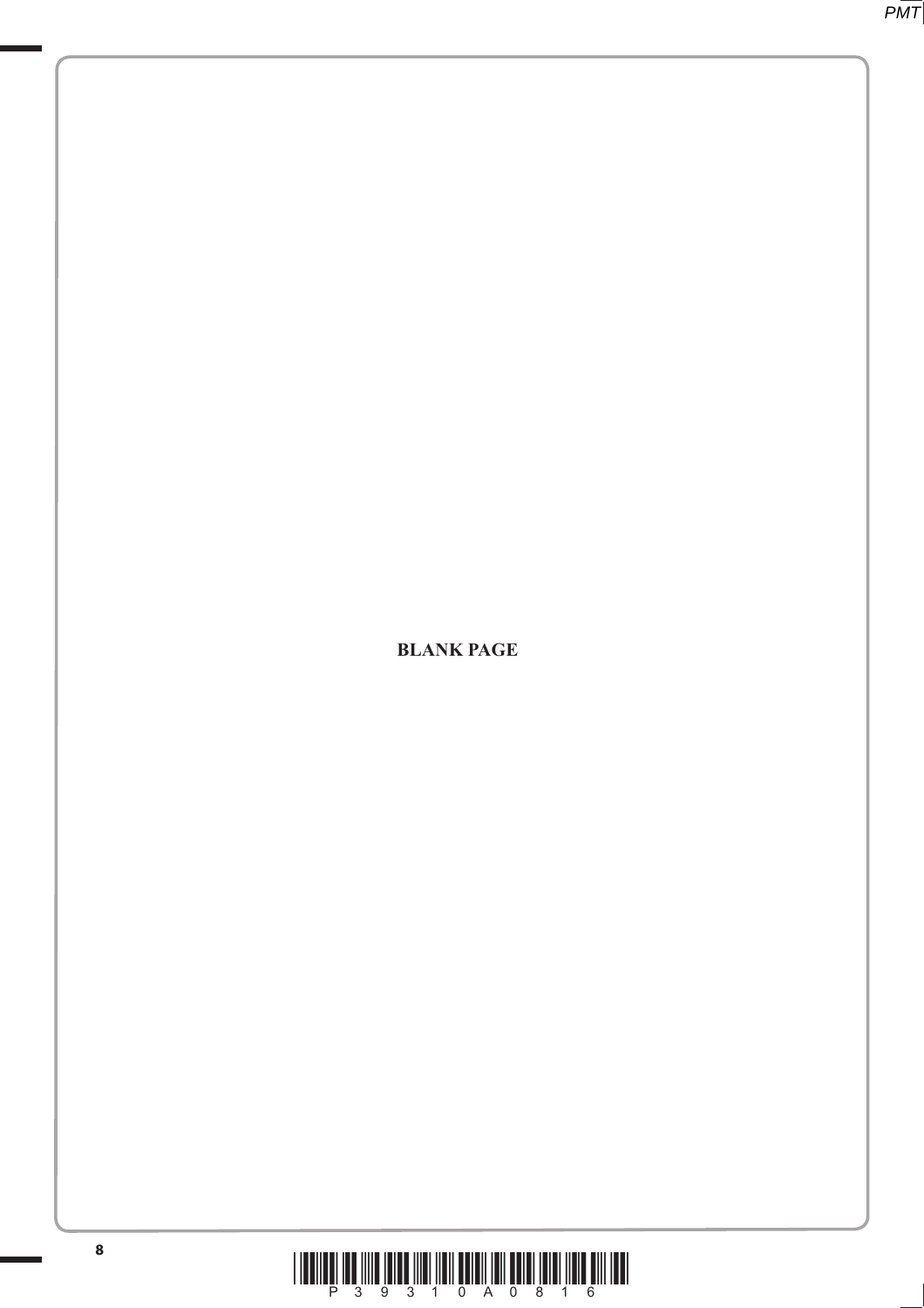- **4** In two similar, separate experiments, the enthalpy changes for the reactions of potassium hydrogencarbonate,  $KHCO<sub>3</sub>$ , and potassium carbonate,  $K<sub>2</sub>CO<sub>3</sub>$ , with excess dilute hydrochloric acid were determined.
	- (a) The first experiment was to find the enthalpy change,  $\Delta H_1$ , for the reaction

| Measurement                                                                              | Reading             |
|------------------------------------------------------------------------------------------|---------------------|
| Mass of solid potassium hydrogencarbonate added to<br>hydrochloric acid                  | $3.48$ g            |
| Volume of hydrochloric acid                                                              | $25.0 \text{ cm}^3$ |
| Temperature of hydrochloric acid before addition of solid<br>potassium hydrogencarbonate | $22.0 \text{ °C}$   |
| Final temperature of solution                                                            | 12.0 °C             |

 $KHCO<sub>3</sub>(s) + HCl(aq) \rightarrow KCl(aq) + H<sub>2</sub>O(l) + CO<sub>2</sub>(g)$ 

(i) Calculate the heat energy absorbed, in joules, by the reaction of  $KHCO<sub>3</sub>(s)$  with the solution of dilute hydrochloric acid.

Use the expression

energy absorbed (J) =  $25.0 \times 4.18 \times$  temperature change

**(1)**

(ii) Calculate the number of moles of  $KHCO<sub>3</sub>(s)$  used. Molar mass of  $KHCO<sub>3</sub>(s)$  is 100 g mol<sup>-1</sup>.

**(1)**



**9**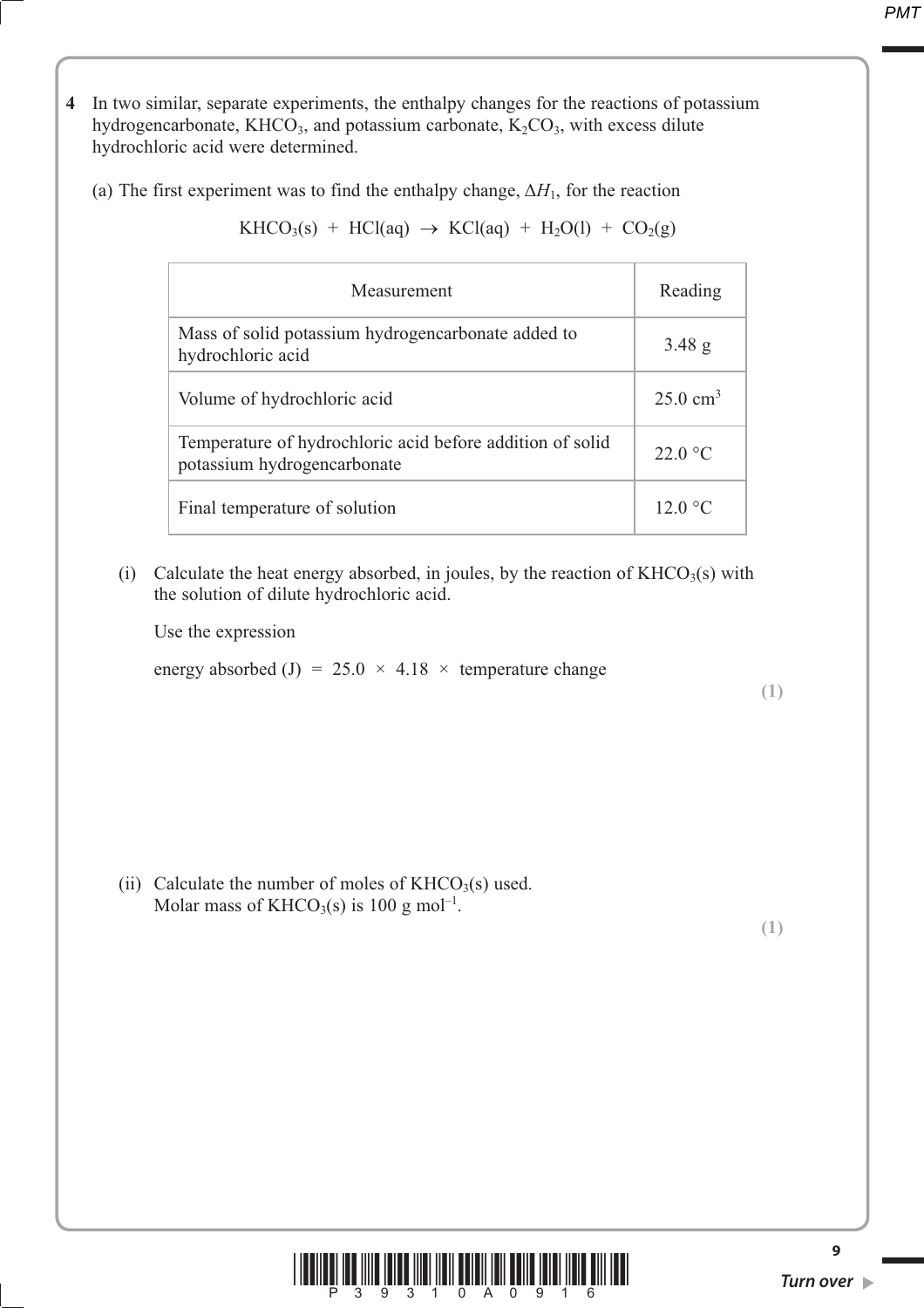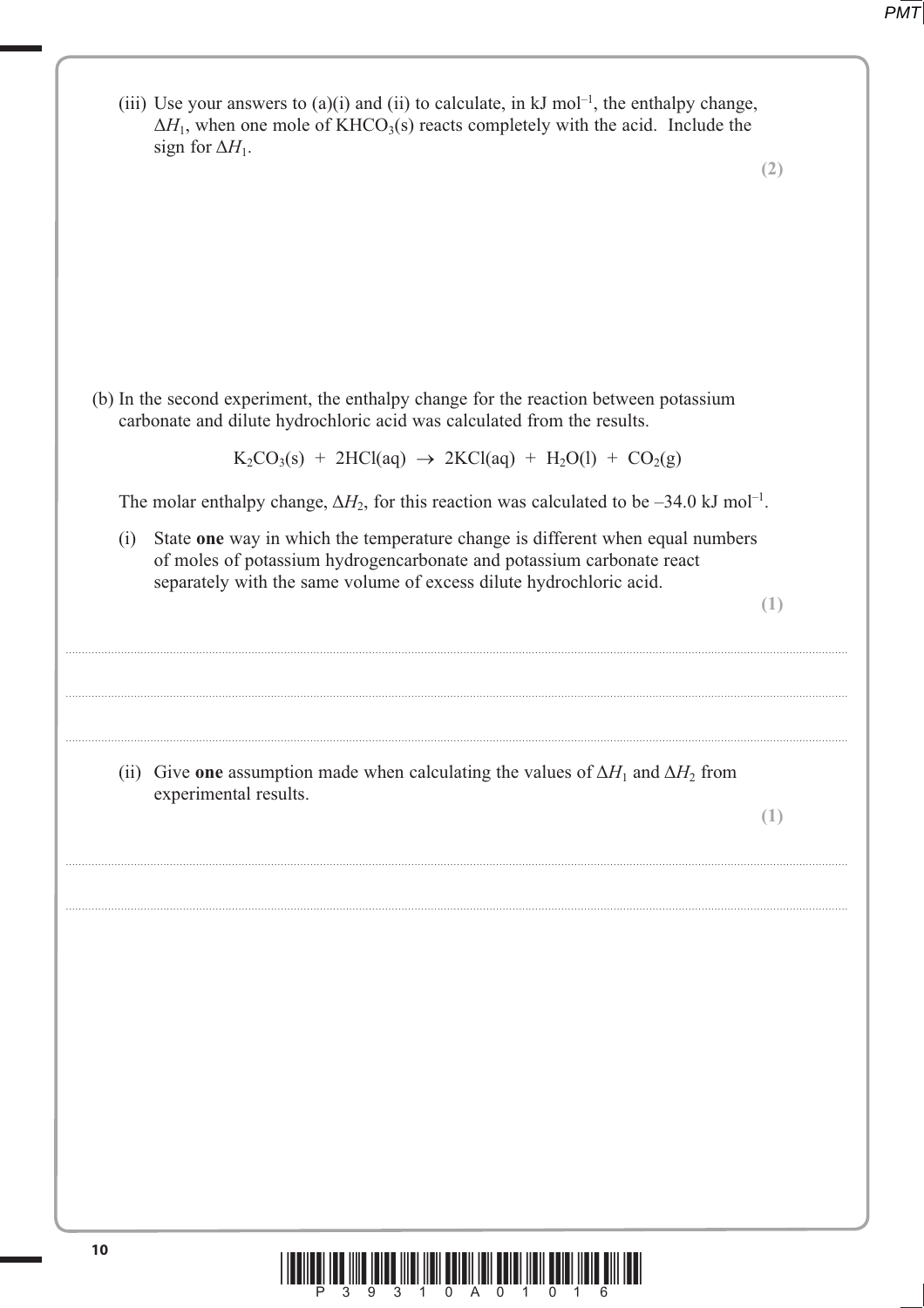*PMT*

(c) The values of  $\Delta H_1$  and  $\Delta H_2$  may be used to determine the enthalpy change for the following reaction  $(\Delta H_r)$ .

$$
2KHCO_3(s) \rightarrow K_2CO_3(s) + H_2O(l) + CO_2(g)
$$

A Hess cycle based on these reactions is shown below.



(i) Use Hess's Law to complete an expression for  $\Delta H_r$  in terms of  $\Delta H_1$  and  $\Delta H_2$ .

$$
(1)
$$

 $\Delta H_{\rm r}$  =

(ii) Calculate the value of  $\Delta H_r$  in kJ mol<sup>-1</sup>. Include a sign in your answer.

**(2)**

 **(Total for Question 4 = 9 marks)**

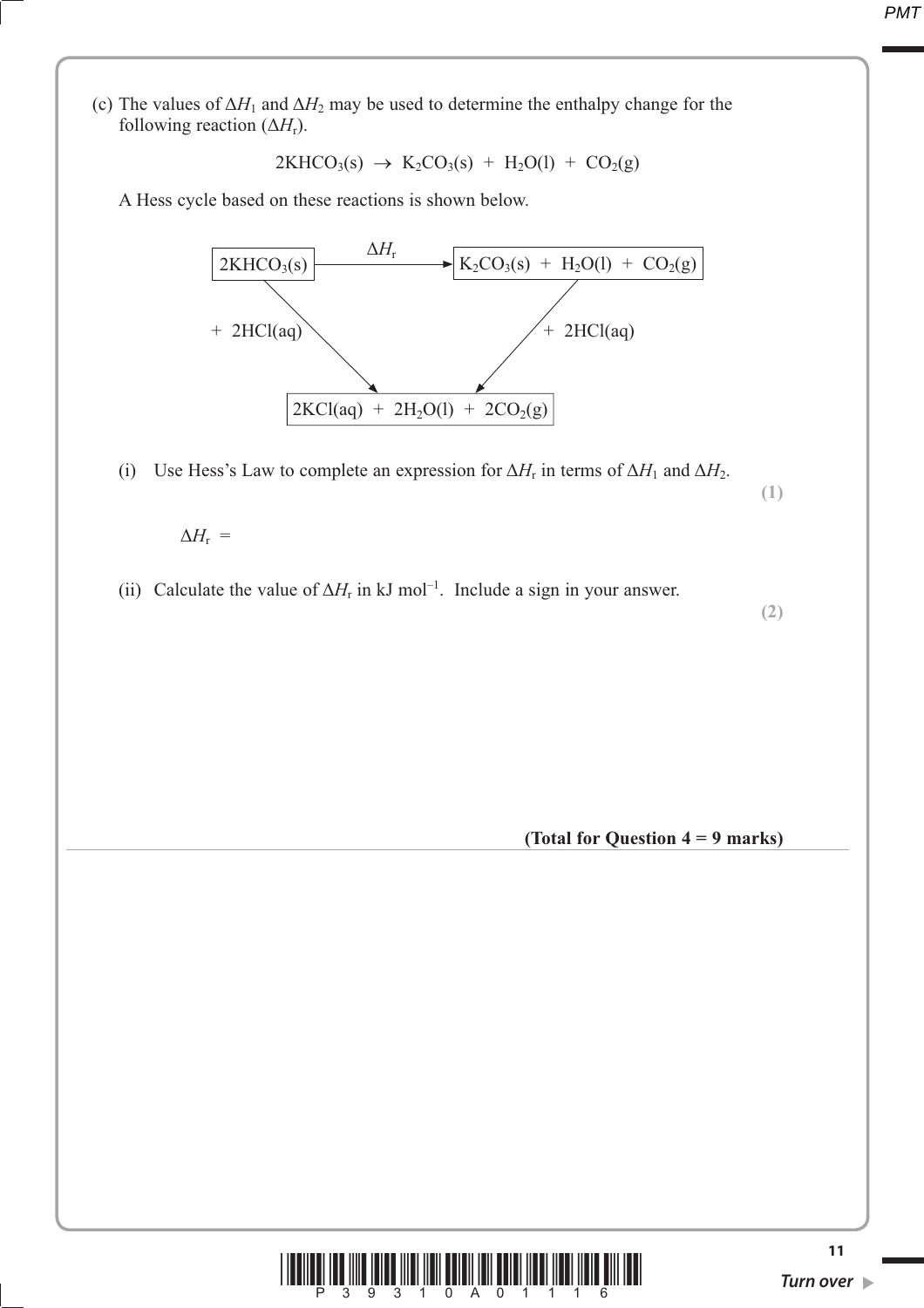**BLANK PAGE** 

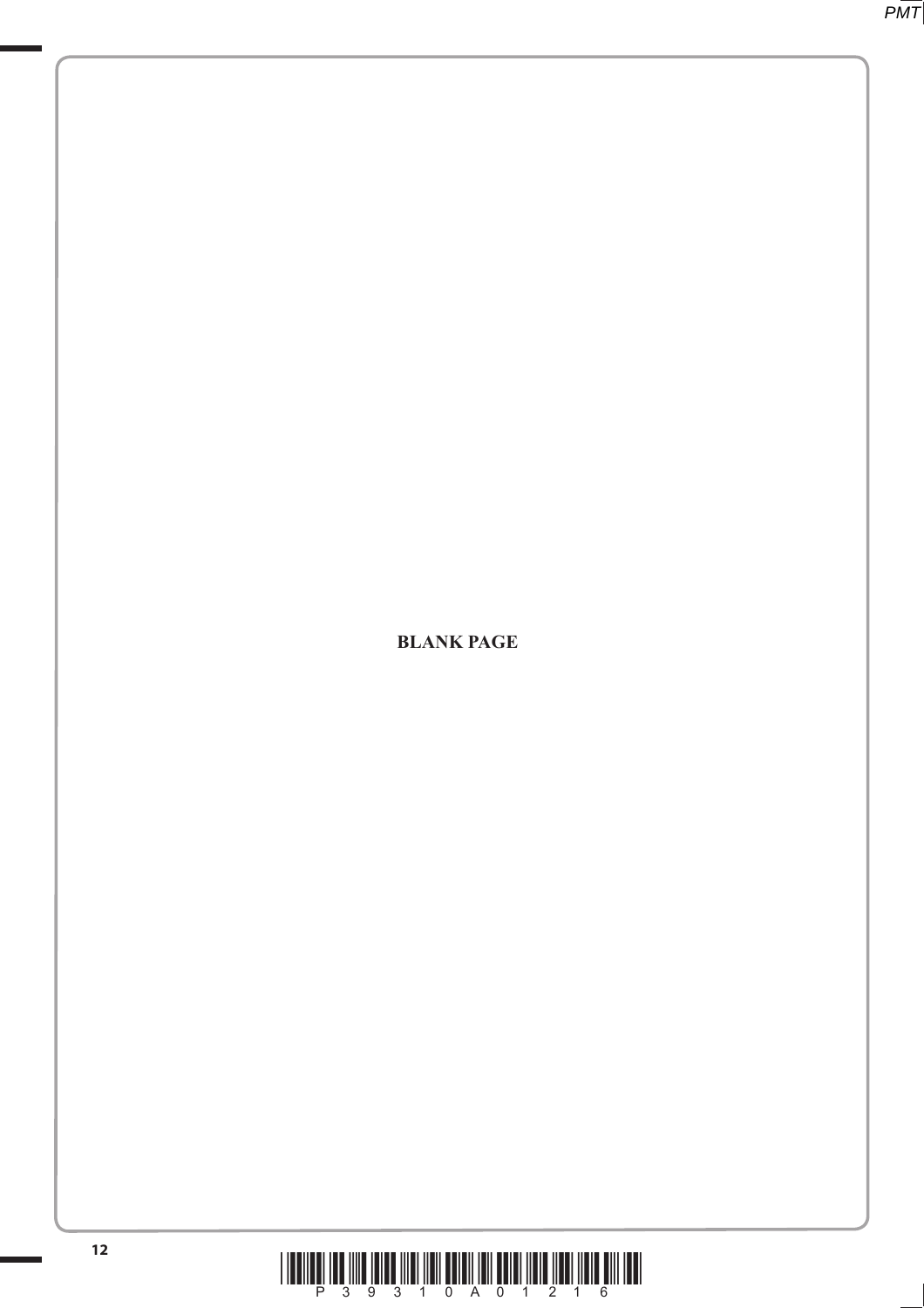*PMT*

**5** A student carried out an experiment to determine the value of **x** in the formula of hydrated sodium bromide, NaBr.xH<sub>2</sub>O.

 Hydrated sodium bromide is heated until all the water of crystallization is removed. Anhydrous sodium bromide, NaBr, is formed.

The student was given the following instructions.

- $\bullet$ Weigh a sample of the hydrated sodium bromide crystals in a pre-weighed crucible.
- $\bullet$ Heat the crucible containing the sample to remove the water of crystallization.
- $\bullet$ Allow the crucible to cool and then reweigh the crucible.

The student's results are shown in the table below.

(a) Complete the table.

| Mass of crucible empty / $g$                     | 18.02 |
|--------------------------------------------------|-------|
| Mass of crucible + contents before heating / $g$ | 21.49 |
| Mass of crucible + contents after heating / $g$  | 20.51 |
| Mass of contents before heating $/g$             | 3.47  |
| Mass of contents after heating $/g$              |       |
| Mass of water removed / g                        |       |

 (b) (i) Calculate the number of moles of water removed on heating the hydrated sodium bromide crystals.

**(1)**

**(2)**

 (ii) Calculate the number of moles of anhydrous sodium bromide, NaBr, formed after heating.

**(2)**

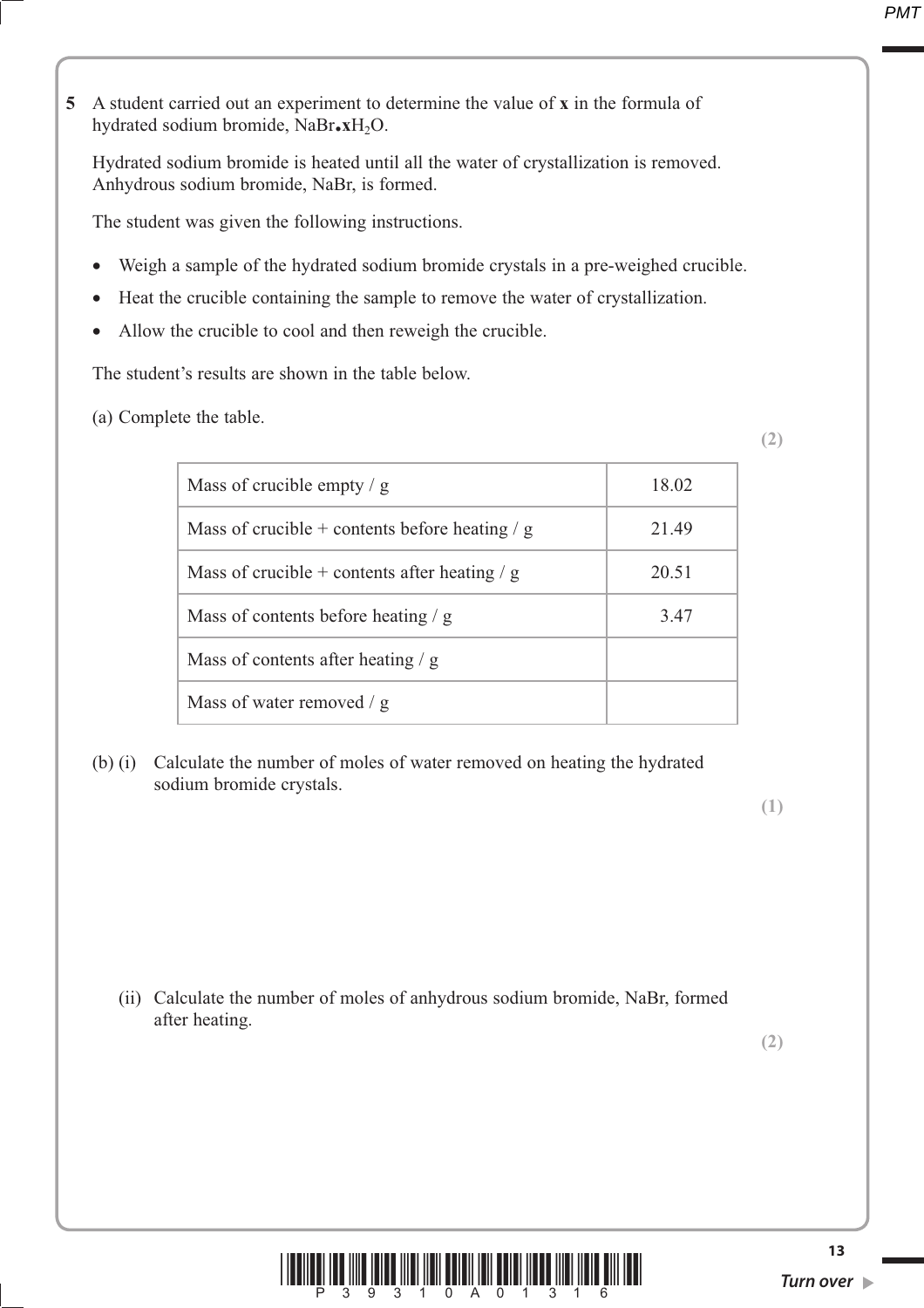| (iii) Use your answers from $(b)(i)$ and (ii) to calculate the value of x. Give your<br>answer to two significant figures.                                                                                                                                                                                                                                                                | (2) |
|-------------------------------------------------------------------------------------------------------------------------------------------------------------------------------------------------------------------------------------------------------------------------------------------------------------------------------------------------------------------------------------------|-----|
| (c) Each mass reading in the table has a maximum error of $\pm 0.005$ g.<br>Calculate the percentage error in the mass of the contents of the crucible before<br>heating the 3.47 g of crystals.                                                                                                                                                                                          | (2) |
| (d) The correct value for $x$ is 2.<br>Two possible errors that might occur during the experiment are described below.<br>For each error, predict the effect the error would have on<br>the apparent mass of water removed<br>the calculated value of x<br>Carbon from the Bunsen burner flame was deposited on the crucible during<br>(i)<br>heating.<br>Apparent mass of water removed: | (2) |
| Value of x:                                                                                                                                                                                                                                                                                                                                                                               |     |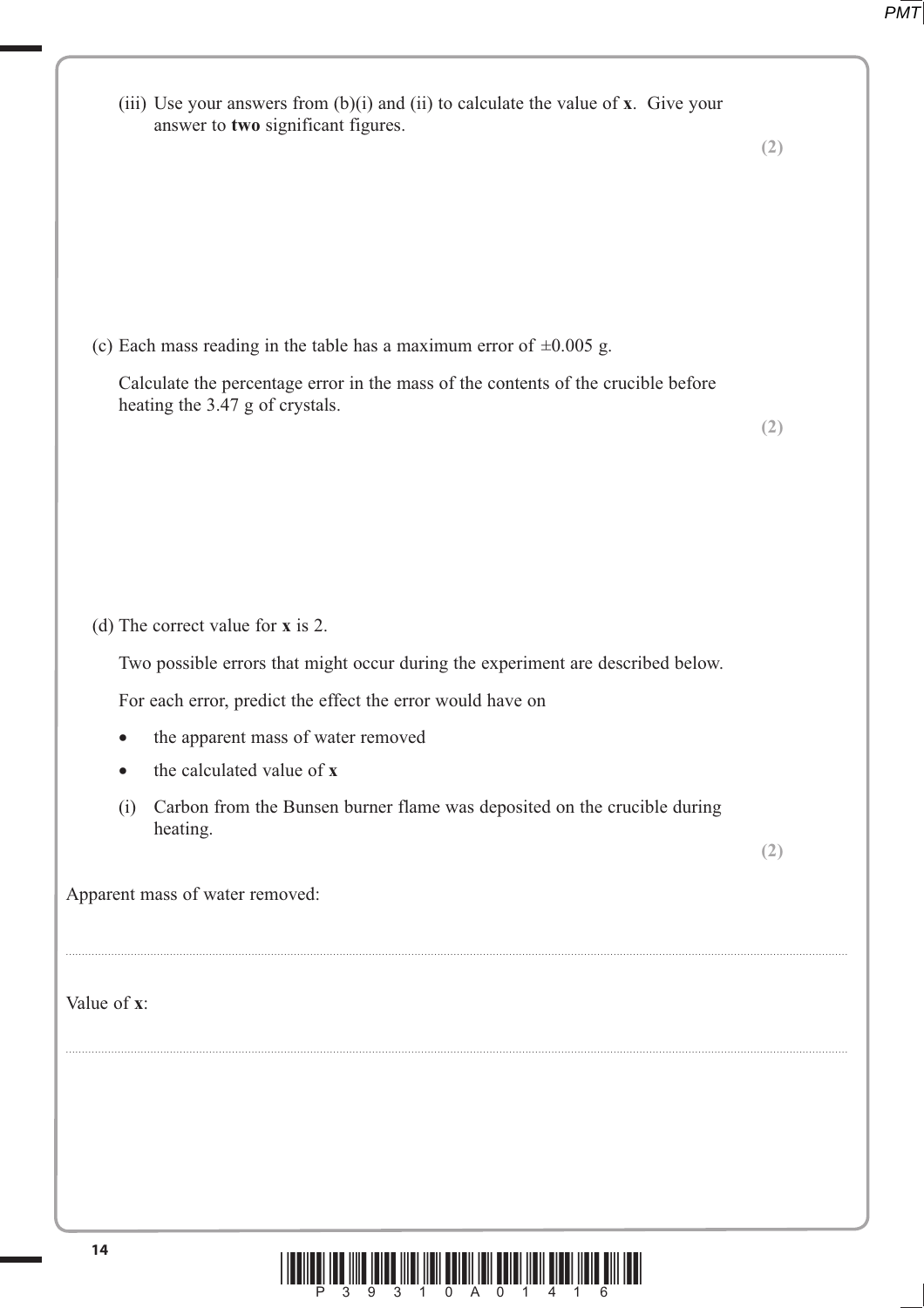| (ii) A few crystals of hydrated sodium bromide jumped out of the crucible during<br>heating.<br>Apparent mass of water removed:        | (2) |
|----------------------------------------------------------------------------------------------------------------------------------------|-----|
| Value of x:                                                                                                                            |     |
| (e) Suggest two improvements to the experiment, other than changing the balance, that<br>would help to achieve a more accurate result. | (2) |
| First improvement                                                                                                                      |     |
| Second improvement                                                                                                                     |     |
| (Total for Question $5 = 15$ marks)                                                                                                    |     |
| <b>TOTAL FOR PAPER = 50 MARKS</b>                                                                                                      |     |
|                                                                                                                                        |     |
|                                                                                                                                        |     |
|                                                                                                                                        |     |
|                                                                                                                                        |     |